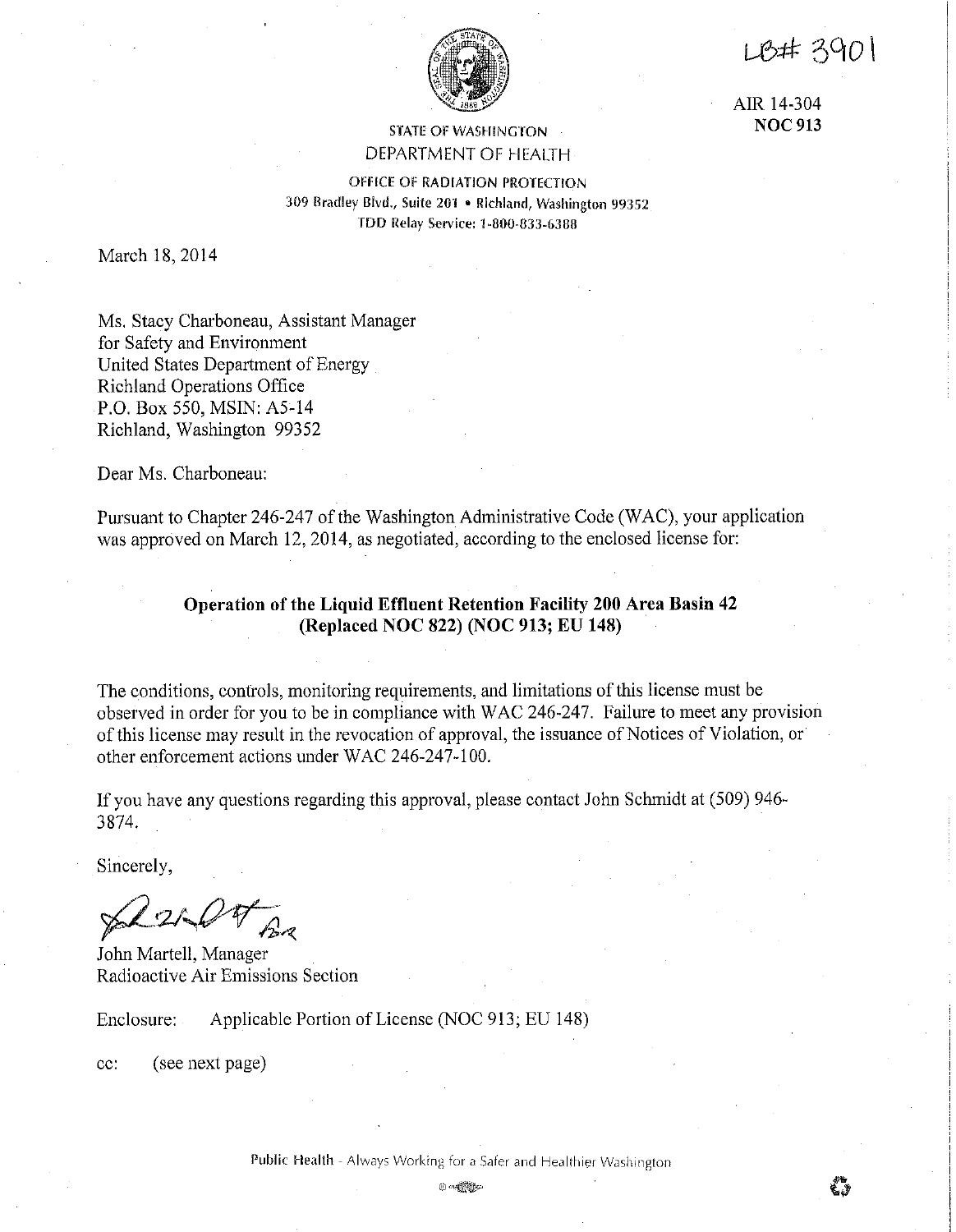Ms. Stacy Charboneau March 18, 2014 Page 2 of 2

cc: Ruth Allen, WRPS Robert Anderson, MSA Matthew Barnett, PNNL Lee Bostic, BNI CliffClark, USDOE-RL Jack Donnelly, WRPS Rick Engelmann, CHPRC Dennis Faulk, EPA Phil Gent, Ecology Robert Haggard, BNI Dale Jackson, USDOE-RL Paul Karschnia, CHPRC Ed MacAlister, USDOE-RL Crystal Mathey, WDOH Ernest McConnick, WDOH Valarie Peery, Ecology Crystal Rau, Ecology John Schmidt, WDOH Maria Skorska, Ecology JeffVoogd, WRPS Joan Woolard, WRPS Davis Zhen, EPA Environmental Portal RAES Tracking Line# 813; NOC 913; EU 148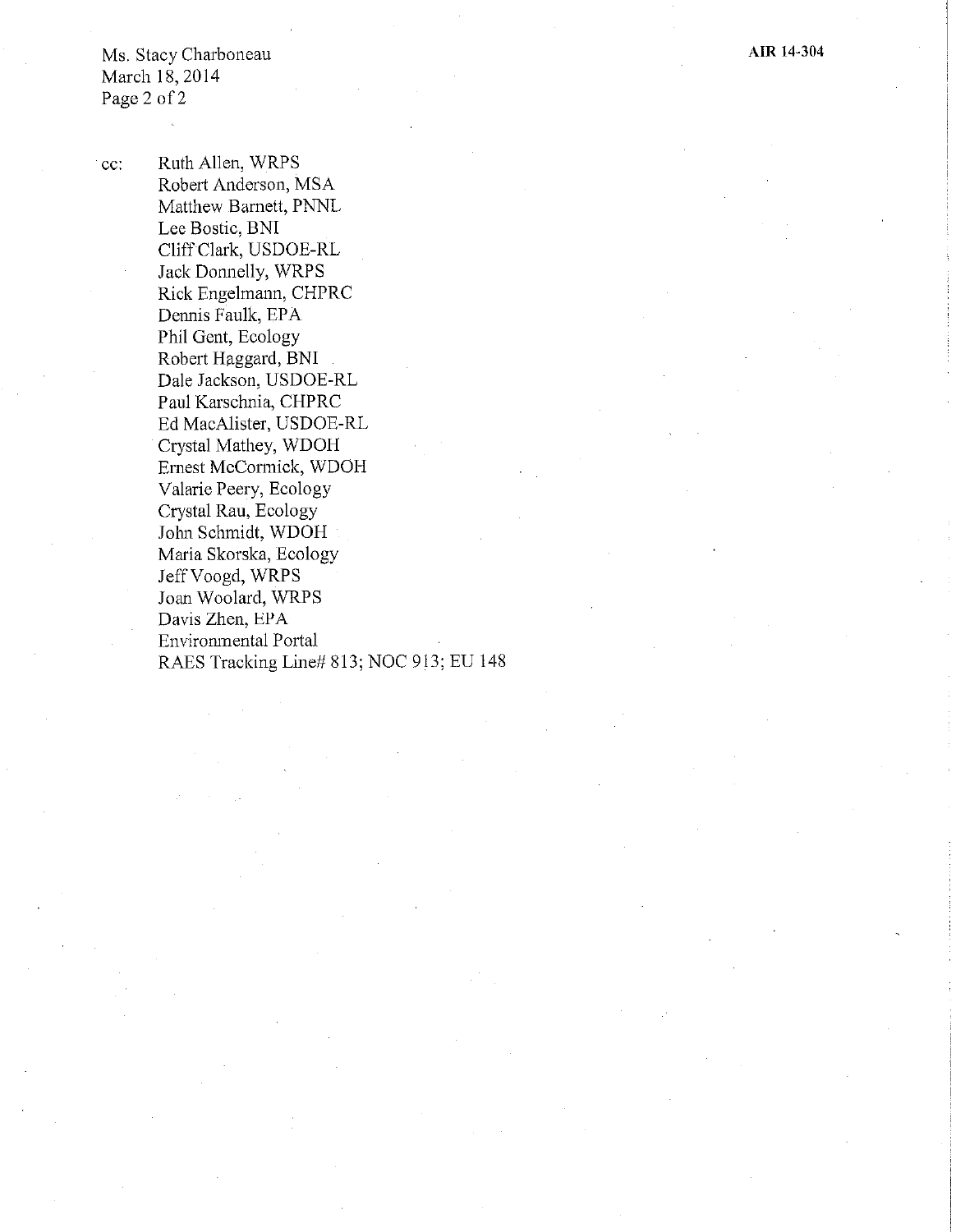| Emission Unit ID: 148                                                          |                                                                                                                                                                                                                                                                                                                                                                                                                                                  |                                               |                                                                                                                                                                                                                                                                                                                                                                                                                                                               |
|--------------------------------------------------------------------------------|--------------------------------------------------------------------------------------------------------------------------------------------------------------------------------------------------------------------------------------------------------------------------------------------------------------------------------------------------------------------------------------------------------------------------------------------------|-----------------------------------------------|---------------------------------------------------------------------------------------------------------------------------------------------------------------------------------------------------------------------------------------------------------------------------------------------------------------------------------------------------------------------------------------------------------------------------------------------------------------|
| 200E P-242AL42-001                                                             |                                                                                                                                                                                                                                                                                                                                                                                                                                                  |                                               |                                                                                                                                                                                                                                                                                                                                                                                                                                                               |
| <b>LERF Basin #42</b><br>This is a MINOR, PASSIVELY ventilated emission unit.  |                                                                                                                                                                                                                                                                                                                                                                                                                                                  |                                               |                                                                                                                                                                                                                                                                                                                                                                                                                                                               |
| Liquid Effluent Retention Facility (LERF)                                      |                                                                                                                                                                                                                                                                                                                                                                                                                                                  |                                               |                                                                                                                                                                                                                                                                                                                                                                                                                                                               |
| <b>Emission Unit Information</b>                                               |                                                                                                                                                                                                                                                                                                                                                                                                                                                  |                                               |                                                                                                                                                                                                                                                                                                                                                                                                                                                               |
| Stack Height: 5.00 ft.                                                         | 1.52 m.                                                                                                                                                                                                                                                                                                                                                                                                                                          | $0.05$ m.<br>Stack Diameter 0.17 ft.          |                                                                                                                                                                                                                                                                                                                                                                                                                                                               |
|                                                                                | Average Stack Effluent Temperature: 77 degrees Fahrenheit.                                                                                                                                                                                                                                                                                                                                                                                       | 25 degrees Celsius.                           |                                                                                                                                                                                                                                                                                                                                                                                                                                                               |
| Average Stack ExhaustVelocity: 32.50 ft/second.<br><b>Abatement Technology</b> | 9.91 m/second.<br><b>BARCT</b><br>state only enforceable: WAC 246-247-010(4), 040(5), 060(5)                                                                                                                                                                                                                                                                                                                                                     | WAC 246-247-040(3), 040(4)                    |                                                                                                                                                                                                                                                                                                                                                                                                                                                               |
| Zone or Area                                                                   | <b>Abatement Technology</b>                                                                                                                                                                                                                                                                                                                                                                                                                      | Required # of Units                           | <b>Additional Description</b>                                                                                                                                                                                                                                                                                                                                                                                                                                 |
|                                                                                | Charcoal filter                                                                                                                                                                                                                                                                                                                                                                                                                                  |                                               |                                                                                                                                                                                                                                                                                                                                                                                                                                                               |
|                                                                                |                                                                                                                                                                                                                                                                                                                                                                                                                                                  |                                               |                                                                                                                                                                                                                                                                                                                                                                                                                                                               |
| <b>Monitoring Requirements</b>                                                 | state enforceable: WAC 246-247-040(5), 060(5), and federally enforceable: 40 CFR 61 subpart H                                                                                                                                                                                                                                                                                                                                                    |                                               |                                                                                                                                                                                                                                                                                                                                                                                                                                                               |
| <b>Federal and State</b><br>Regulatory                                         | <b>Monitoring and Testing</b><br>Requirements                                                                                                                                                                                                                                                                                                                                                                                                    | <b>Radionuclides Requiring</b><br>Measurement | <b>Sampling</b><br>Frequency                                                                                                                                                                                                                                                                                                                                                                                                                                  |
| 40 CFR 61.93(b)(4)(i)<br>& WAC 246-247-075(3)                                  | 40 CFR 61, Appendix B,<br>Method $114(3)$                                                                                                                                                                                                                                                                                                                                                                                                        | TOTAL ALPHA TOTAL<br><b>BETA</b>              | Air - every 2 weeks<br>continuous/deposition -<br>annually                                                                                                                                                                                                                                                                                                                                                                                                    |
|                                                                                | Additional monitoring or sampling requirements established by this License will be listed in the Conditions and Limitations section, if applicable.<br>Operational Status Operations at LERF involve receipt and storage of wastewaters on the Hanford Site.<br>This Emission Unit has 1 active Notice(s) of Construction.                                                                                                                       |                                               |                                                                                                                                                                                                                                                                                                                                                                                                                                                               |
| <b>Project Title</b><br><b>NOC ID 822)</b>                                     | Operation of the Liquid Effluent Retention Facility 200 Area Basin 42 (Replaced                                                                                                                                                                                                                                                                                                                                                                  |                                               | Date Approved NOC_ID<br>Approval #<br>913<br>3/12/2014<br>AIR 14-304                                                                                                                                                                                                                                                                                                                                                                                          |
|                                                                                | Conditions (state only enforceable: WAC 246-247-040(5), 060(5) if not specified)                                                                                                                                                                                                                                                                                                                                                                 |                                               |                                                                                                                                                                                                                                                                                                                                                                                                                                                               |
| 1)                                                                             | The total abated emission limit for this Notice of Construction is limited to 5.96E-02 mrem/year to the<br>Maximally Exposed Individual (WAC 246-247-040(5)).                                                                                                                                                                                                                                                                                    |                                               |                                                                                                                                                                                                                                                                                                                                                                                                                                                               |
| 2)<br>may be conducted.                                                        | This approval applies only to those activities described below. No additional activities or variations on the                                                                                                                                                                                                                                                                                                                                    |                                               | approved activities that constitute a "modification" to the emission unit, as defined in WAC 246-247-030(16),                                                                                                                                                                                                                                                                                                                                                 |
|                                                                                | The operation of the Liquid Effluent Retention Facility 200 Area Basin 42                                                                                                                                                                                                                                                                                                                                                                        |                                               |                                                                                                                                                                                                                                                                                                                                                                                                                                                               |
|                                                                                | 29.5 million L. Each basin has a leachate collection system located between the primary and secondary<br>prevent the buildup of gas, each basin is passively vented through vent pipes. Gases exiting through a vent<br>pipe are channeled through a carbon adsorption filter.<br><b>LERF Cover Cleanup Operations</b><br>These operations include removal of contaminated liquids, vegetation, debris, and windblown dirt/mud that              |                                               | LERF provides temporary storage, as well as flow and pH equalization, for wastewaters prior to treatment at<br>ETF. LERF consists of three high density polyethylene double lined basins, each with an operating capacity of<br>composite liner systems and is also equipped with a floating low density polyethylene cover firmly attached to<br>the sidewalls to prevent unwanted material from entering the basins and avoid evaporation of wastewater. To |
| Page 1 of 5 for EU_ID 148                                                      | have collected on the surface of the LERF basin covers and in nearby external locations in or near LERF.<br>Precipitation and windblown dirt/mud, which normally collect on the floating low-density polyethylene<br>covers, are removed by pumping the precipitation into the basin under the cover, into containers located at<br>LERF, or directly to the ground if contamination is below the groundwater quality criteria for radionuclides |                                               |                                                                                                                                                                                                                                                                                                                                                                                                                                                               |
|                                                                                |                                                                                                                                                                                                                                                                                                                                                                                                                                                  |                                               |                                                                                                                                                                                                                                                                                                                                                                                                                                                               |

 $\mathcal{O}_\mathcal{C}$ 

 $\label{eq:2} \frac{1}{\gamma} \sum_{i=1}^N \frac{1}{\gamma_i} \sum_{j=1}^N \frac{1}{\gamma_j} \sum_{j=1}^N \frac{1}{\gamma_j} \sum_{j=1}^N \frac{1}{\gamma_j} \sum_{j=1}^N \frac{1}{\gamma_j} \sum_{j=1}^N \frac{1}{\gamma_j} \sum_{j=1}^N \frac{1}{\gamma_j} \sum_{j=1}^N \frac{1}{\gamma_j} \sum_{j=1}^N \frac{1}{\gamma_j} \sum_{j=1}^N \frac{1}{\gamma_j} \sum_{j=1}^N \frac{1}{\gamma_j} \sum_{j=1}$ 

 $\frac{1}{\sqrt{2}}\sum_{i=1}^{n} \frac{1}{\sqrt{2}}\left(\frac{1}{\sqrt{2}}\right)^2\left(\frac{1}{\sqrt{2}}\right)^2\left(\frac{1}{\sqrt{2}}\right)^2\left(\frac{1}{\sqrt{2}}\right)^2\left(\frac{1}{\sqrt{2}}\right)^2.$ 

 $\frac{1}{2}$ 

 $\frac{1}{2}$ 

 $\mathcal{L}^{\text{max}}_{\text{max}}$  and  $\mathcal{L}^{\text{max}}_{\text{max}}$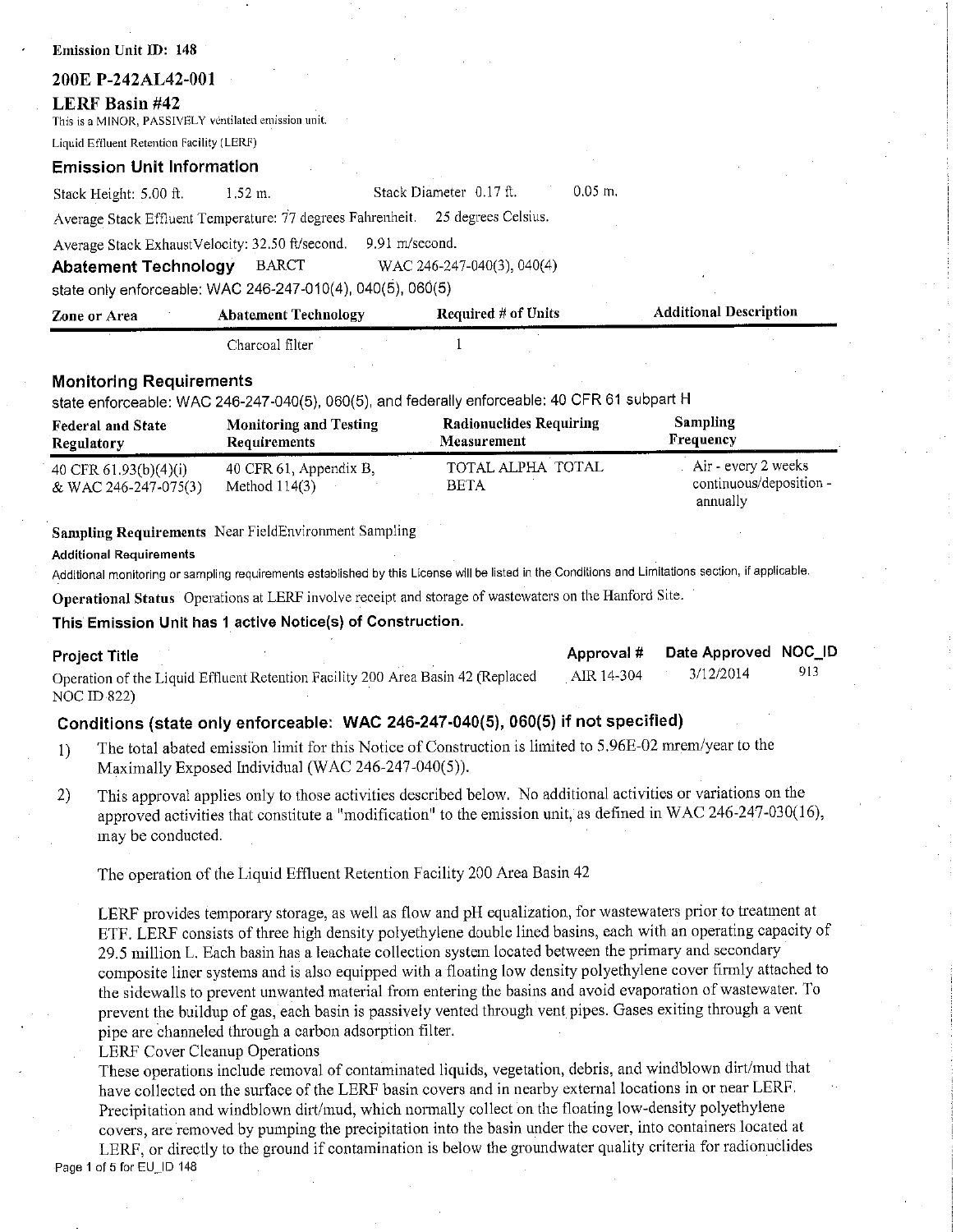|    | listed in WAC 173-200-040, "Water Quality Standards for Groundwaters of the State of Washington,"<br>"Criteria." The dirt/mud on the covers is collected on filters or sluiced, slurried, or mechanically loaded into<br>containers for disposal.                                                                                                                                                                                                                                                                                                                                                                                                          |  |
|----|------------------------------------------------------------------------------------------------------------------------------------------------------------------------------------------------------------------------------------------------------------------------------------------------------------------------------------------------------------------------------------------------------------------------------------------------------------------------------------------------------------------------------------------------------------------------------------------------------------------------------------------------------------|--|
|    | Vegetation and debris (such as old hoses and failed pumps) are removed using mechanical methods and tools<br>including, but not limited to, cranes, heavy equipment, chain balls, nets, long reach tools, or similar methods.<br>Workers will employ these methods from the sides of the basins. This material will be placed in containers                                                                                                                                                                                                                                                                                                                |  |
|    | and disposed.                                                                                                                                                                                                                                                                                                                                                                                                                                                                                                                                                                                                                                              |  |
|    | The floating covers and charcoal filters on breather vents reduce emissions from the LERF basins. Other<br>unfiltered LERF/ETF diffuse and fugitive emissions are very low. Containment provided by drums and other<br>waste packages, combined with minimization of any external contamination in accordance with established<br>radiation control procedures, provides for effective control of potential fugitive emissions. Potential emissions<br>during waste unloading from tankers and pressure testing of tankers are controlled by the very moist<br>conditions in the tanker and the gradual air displacement and air release rates that occur. |  |
|    |                                                                                                                                                                                                                                                                                                                                                                                                                                                                                                                                                                                                                                                            |  |
| 3) | The PTE for this project as determined under WAC 246-247-030(21)(a-e) [as specified in the application] is 5.96E-<br>02 mrem/year. Approved are the associated potential release rates (Curies/year) of:                                                                                                                                                                                                                                                                                                                                                                                                                                                   |  |
|    | Liquid/Particulate Solid<br>WAC 246-247-030(21)(a)<br>Alpha - 0<br>5.01E-04<br>Alpha release rate is assumed to be Pu-239/240. The release rate assumes two full basins and the addition of waste water<br>equivalent to ETF's annual operating capacity. In addition to the isotopes specifically listed as approved under this NOC,<br>other radionuclides may be encountered and are approved so long as they are conservatively represented by the total alpha<br>and total beta-gamma constituents.                                                                                                                                                   |  |
|    | Liquid/Particulate Solid WAC 246-247-030(21)(a)<br>Am - 241                                                                                                                                                                                                                                                                                                                                                                                                                                                                                                                                                                                                |  |
|    | Contributes less than 0.1 mrem/yr to the MEI, and represents less than 10% of the unabated PTE and represents less than<br>25% of the abated dose.                                                                                                                                                                                                                                                                                                                                                                                                                                                                                                         |  |
|    | Liquid/Particulate Solid<br>WAC 246-247-030(21)(a)<br>$B/G - 0$<br>$3.33E + 00$                                                                                                                                                                                                                                                                                                                                                                                                                                                                                                                                                                            |  |
|    | Beta/Gamma release rate is assumed to be Sr-90/Cs-137. The release rate assumes two full basins and the addition of<br>waste water equivalent to ETF's annual operating capacity. In addition to the isotopes specifically listed as approved under<br>this NOC, other radionuclides may be encountered and are approved so long as they are conservatively represented by the<br>total alpha and total beta-gamma constituents.                                                                                                                                                                                                                           |  |
|    | Liquid/Particulate Solid WAC 246-247-030(21)(a)<br>$C - 14$                                                                                                                                                                                                                                                                                                                                                                                                                                                                                                                                                                                                |  |
|    | Contributes less than 0.1 mrem/yr to the MEI, and represents less than 10% of the unabated PTE and represents less than<br>25% of the abated dose.                                                                                                                                                                                                                                                                                                                                                                                                                                                                                                         |  |
|    | Liquid/Particulate Solid WAC 246-247-030(21)(a)<br>Ce - 144                                                                                                                                                                                                                                                                                                                                                                                                                                                                                                                                                                                                |  |
|    | Contributes less than 0.1 mrem/yr to the MEI, and represents less than 10% of the unabated PTE and represents less than<br>25% of the abated dose.                                                                                                                                                                                                                                                                                                                                                                                                                                                                                                         |  |
|    | Liquid/Particulate Solid WAC 246-247-030(21)(a)<br>Cm - 244                                                                                                                                                                                                                                                                                                                                                                                                                                                                                                                                                                                                |  |
|    | Contributes less than 0.1 mrem/yr to the MEI, and represents less than 10% of the unabated PTE and represents less than<br>25% of the abated dose.                                                                                                                                                                                                                                                                                                                                                                                                                                                                                                         |  |
|    | Liquid/Particulate Solid<br>WAC 246-247-030(21)(a)<br>$Co - 60$                                                                                                                                                                                                                                                                                                                                                                                                                                                                                                                                                                                            |  |
|    | Contributes less than 0.1 mrem/yr to the MEI, and represents less than 10% of the unabated PTE and represents less than<br>25% of the abated dose.                                                                                                                                                                                                                                                                                                                                                                                                                                                                                                         |  |
|    | WAC 246-247-030(21)(a)<br>$Cs - 134$<br>Liquid/Particulate Solid                                                                                                                                                                                                                                                                                                                                                                                                                                                                                                                                                                                           |  |
|    | Contributes less than 0.1 mrem/yr to the MEI, and represents less than 10% of the unabated PTE and represents less than<br>25% of the abated dose.                                                                                                                                                                                                                                                                                                                                                                                                                                                                                                         |  |
|    | WAC 246-247-030(21)(a)<br>$Cs - 137$<br>Liquid/Particulate Solid                                                                                                                                                                                                                                                                                                                                                                                                                                                                                                                                                                                           |  |
|    | Contributes less than 0.1 mrem/yr to the MEI, and represents greater than 10% of the unabated PTE and represents less<br>than 25% of the abated dose.                                                                                                                                                                                                                                                                                                                                                                                                                                                                                                      |  |
|    | Eu - 154<br>WAC 246-247-030(21)(a)<br>Liquid/Particulate Solid                                                                                                                                                                                                                                                                                                                                                                                                                                                                                                                                                                                             |  |
|    | Contributes less than 0.1 mrem/yr to the MEI, and represents less than 10% of the unabated PTE and represents less than<br>25% of the abated dose.                                                                                                                                                                                                                                                                                                                                                                                                                                                                                                         |  |
|    | Eu - 155<br>Liquid/Particulate Solid<br>WAC 246-247-030(21)(a)                                                                                                                                                                                                                                                                                                                                                                                                                                                                                                                                                                                             |  |
|    | Contributes less than 0.1 mrem/yr to the MEI, and represents less than 10% of the unabated PTE and represents less than<br>25% of the abated dose.                                                                                                                                                                                                                                                                                                                                                                                                                                                                                                         |  |
|    | $H - 3$<br>Liquid/Particulate Solid<br>WAC 246-247-030(21)(a)                                                                                                                                                                                                                                                                                                                                                                                                                                                                                                                                                                                              |  |
|    | Contributes less than 0.1 mrem/yr to the MEI, and represents less than 10% of the unabated PTE and represents less than<br>25% of the abated dose.                                                                                                                                                                                                                                                                                                                                                                                                                                                                                                         |  |
|    | Liquid/Particulate Solid<br>WAC 246-247-030(21)(a)<br>I - 129                                                                                                                                                                                                                                                                                                                                                                                                                                                                                                                                                                                              |  |
|    | Contributes less than 0.1 mrem/yr to the MEI, and represents less than 10% of the unabated PTE and represents less than<br>25% of the abated dose.                                                                                                                                                                                                                                                                                                                                                                                                                                                                                                         |  |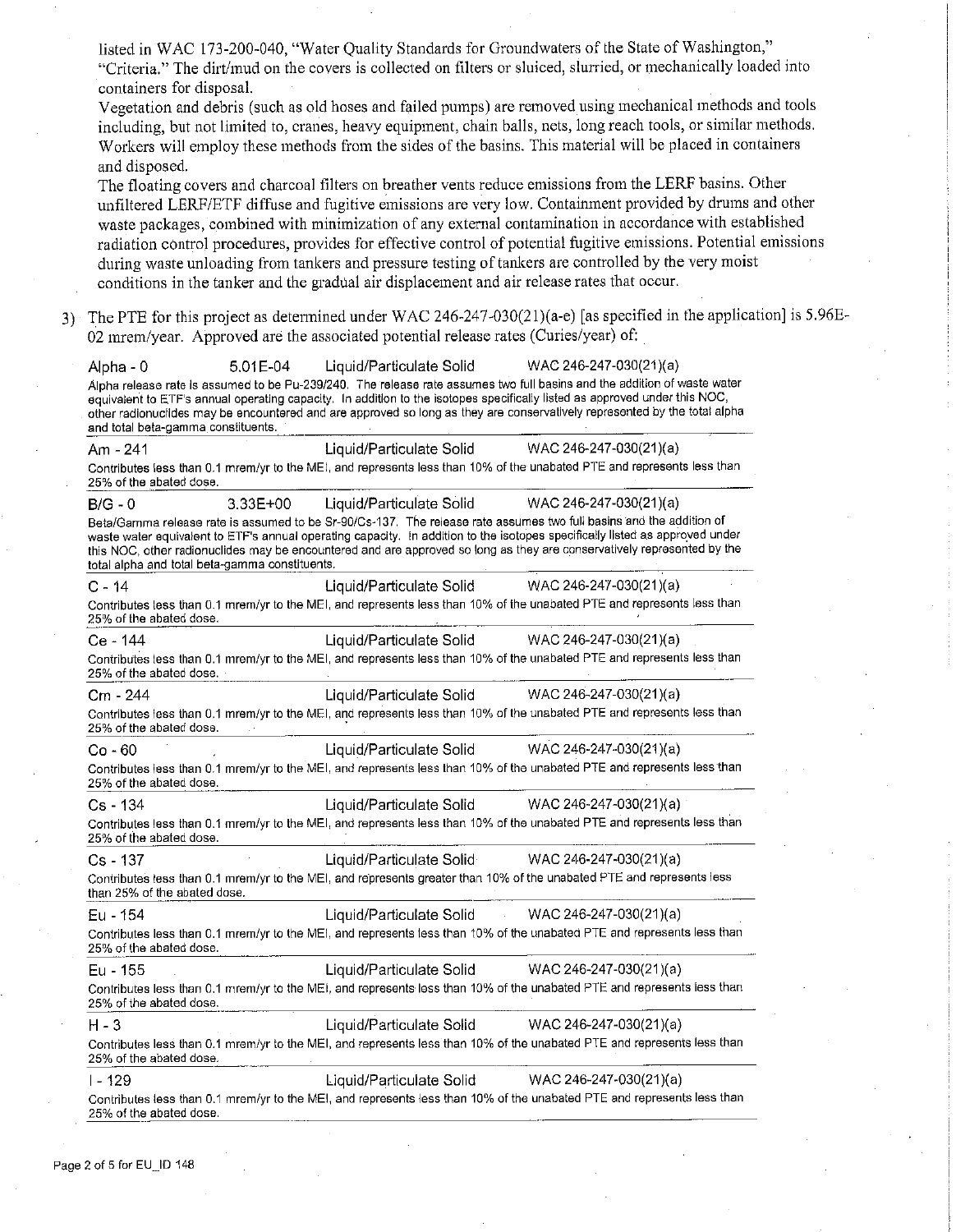| $K - 40$<br>25% of the abated dose.  | Contributes less than 0.1 mrem/yr to the MEI, and represents less than 10% of the unabated PTE and represents less than                             | Liquid/Particulate Solid WAC 246-247-030(21)(a)                                                                          |
|--------------------------------------|-----------------------------------------------------------------------------------------------------------------------------------------------------|--------------------------------------------------------------------------------------------------------------------------|
| Mn - 54<br>25% of the abated dose.   | Liquid/Particulate Solid<br>Contributes less than 0.1 mrem/yr to the MEI, and represents less than 10% of the unabated PTE and represents less than | WAC 246-247-030(21)(a)                                                                                                   |
| Na - 22<br>25% of the abated dose.   | Liquid/Particulate Solid<br>Contributes less than 0.1 mrem/yr to the MEI, and represents less than 10% of the unabated PTE and represents less than | $WAC 246-247-030(21)(a)$                                                                                                 |
| Nb - 94                              | Liquid/Particulate Solid                                                                                                                            | WAC 246-247-030(21)(a)                                                                                                   |
| 25% of the abated dose.              | Contributes less than 0.1 mrem/yr to the MEI, and represents less than 10% of the unabated PTE and represents less than                             |                                                                                                                          |
| Np - 237                             | Liquid/Particulate Solid                                                                                                                            | WAC 246-247-030(21)(a)                                                                                                   |
| 25% of the abated dose.              | Contributes less than 0.1 mrem/yr to the MEI, and represents less than 10% of the unabated PTE and represents less than                             |                                                                                                                          |
| Pu - 238                             | Liquid/Particulate Solid                                                                                                                            | WAC 246-247-030(21)(a)                                                                                                   |
| 25% of the abated dose.              | Contributes less than 0.1 mrem/yr to the MEI, and represents less than 10% of the unabated PTE and represents less than                             |                                                                                                                          |
| Pu - 239/240                         |                                                                                                                                                     | Liquid/Particulate Solid WAC 246-247-030(21)(a)                                                                          |
| than 25% of the abated dose.         |                                                                                                                                                     | Contributes less than 0.1 mrem/yr to the MEI, and represents greater than 10% of the unabated PTE and represents greater |
| Pu - 241                             |                                                                                                                                                     | Liquid/Particulate Solid WAC 246-247-030(21)(a)                                                                          |
| 25% of the abated dose.              | Contributes less than 0.1 mrem/yr to the MEI, and represents less than 10% of the unabated PTE and represents less than                             |                                                                                                                          |
| Ra - 226                             |                                                                                                                                                     | Liquid/Particulate Solid WAC 246-247-030(21)(a)                                                                          |
| 25% of the abated dose.              | Contributes less than 0.1 mrem/yr to the MEI, and represents less than 10% of the unabated PTE and represents less than                             |                                                                                                                          |
| Ru - 106                             |                                                                                                                                                     | Liquid/Particulate Solid WAC 246-247-030(21)(a)                                                                          |
|                                      | Contributes less than 0.1 mrem/yr to the MEI, and represents less than 10% of the unabated PTE and represents less than                             |                                                                                                                          |
| 25% of the abated dose.              |                                                                                                                                                     |                                                                                                                          |
| Sb - 125                             |                                                                                                                                                     | Liquid/Particulate Solid WAC 246-247-030(21)(a)                                                                          |
| 25% of the abated dose.              | Contributes less than 0.1 mrem/yr to the MEI, and represents less than 10% of the unabated PTE and represents less than                             |                                                                                                                          |
| $Se - 79$                            |                                                                                                                                                     | Liquid/Particulate Solid WAC 246-247-030(21)(a)                                                                          |
| 25% of the abated dose.              | Contributes less than 0.1 mrem/yr to the MEI, and represents less than 10% of the unabated PTE and represents less than                             |                                                                                                                          |
| Sr - 90                              |                                                                                                                                                     | Liquid/Particulate Solid WAC 246-247-030(21)(a)                                                                          |
| greater than 25% of the abated dose. | Contributes less than 0.1 mrem/yr to the MEI, and represents greater than 10% of the unabated PTE and represents                                    |                                                                                                                          |
| Tc - 99                              | Liquid/Particulate Solid                                                                                                                            | WAC 246-247-030(21)(a)                                                                                                   |
| 25% of the abated dose.              | Contributes less than 0.1 mrem/yr to the MEI, and represents less than 10% of the unabated PTE and represents less than                             |                                                                                                                          |
| $U - 233$                            | Liquid/Particulate Solid                                                                                                                            | WAC 246-247-030(21)(a)                                                                                                   |
| 25% of the abated dose.              | Contributes less than 0.1 mrem/yr to the MEI, and represents less than 10% of the unabated PTE and represents less than                             |                                                                                                                          |
| $U - 234$                            | Liquid/Particulate Solid                                                                                                                            | WAC 246-247-030(21)(a)                                                                                                   |
| 25% of the abated dose.              | Contributes less than 0.1 mrem/yr to the MEI, and represents less than 10% of the unabated PTE and represents less than                             |                                                                                                                          |
| $U - 235$                            |                                                                                                                                                     | Liquid/Particulate Solid WAC 246-247-030(21)(a)                                                                          |
| 25% of the abated dose.              | Contributes less than 0.1 mrem/yr to the MEI, and represents less than 10% of the unabated PTE and represents less than                             |                                                                                                                          |
| $U - 236$                            | Liquid/Particulate Solid                                                                                                                            | WAC 246-247-030(21)(a)                                                                                                   |
| 25% of the abated dose.              | Contributes less than 0.1 mrem/yr to the MEI, and represents less than 10% of the unabated PTE and represents less than                             |                                                                                                                          |
| $U - 238$                            | Liquid/Particulate Solid                                                                                                                            | WAC 246-247-030(21)(a)                                                                                                   |
| 25% of the abated dose.              | Contributes less than 0.1 mrem/yr to the MEI, and represents less than 10% of the unabated PTE and represents less than                             |                                                                                                                          |
| Zn - 65                              |                                                                                                                                                     | Liquid/Particulate Solid WAC 246-247-030(21)(a)                                                                          |
| 25% of the abated dose.              |                                                                                                                                                     | Contributes less than 0.1 mrem/yr to the MEI, and represents less than 10% of the unabated PTE and represents less than  |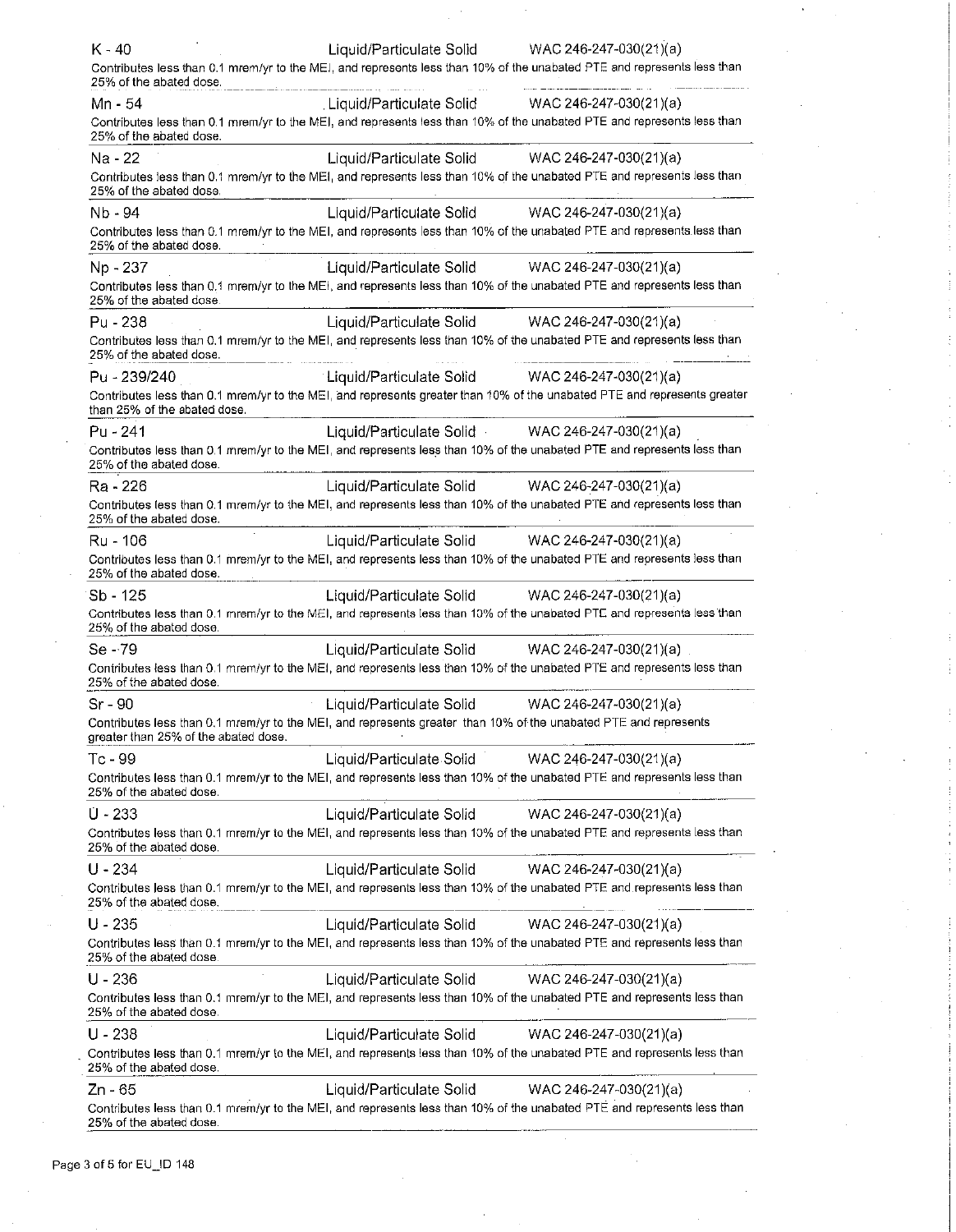Zr-95 Liquid/Particulate Solid WAC 246-247-030(21)(a) **Contributes less than 0.1 mrem/yr to the MEI, and represents less than 10% of the unabated PTE and represents less than 25% of the abated dose.** 

The radioactive isotopes identified for this emission unit are (no quantities specified): Am - 241 C - 14 Ce - 144 Cm - 244 Co - 60 Cs - 134 Cs - 137 Eu - 154 Eu - 155 H-3 1-129 K-40 Mn - 54 Na -22 Nb - 94 Np - 237 Pu - 238 Pu - 239/240 Pu - 241 Ra - 226 Ru - 106 Sb - 125 Se-79 Sr- 90 Tc - 99 U - 233 U -234 U - 235 U -236 U - 238 Zn - 65 Zr-95

The potential release rates described in this Condition were used to detennine control technologies and monitoring requirements for this approval. DOE must notify the Department of a "modification" to the emission unit, as defined in WAC 246-247-030(16). DOE must notify the Department of any changes to a NESHAP major emission unit when a specific isotope is newly identified as contributing greater than  $10\%$  of the potential TEDE to the MEI, or greater than 25% of the TEDE to the MEI after controls. (WAC 246-247-110(9)) DOE must notify the Department of any changes to potential release rates as required by state or federal regulations including changes that would constitute a significant modification to the Air Operating Permit under WAC 173-401-725(4). Notice will be provided according to the particular regulation under which notification is required. If the applicable regulation(s) does not address manner and type of notification, DOE will provide the Department with advance written notice by letter or electronic mail but not solely by copies of documents.

### 4) CONTAMINATION CONTROLS-Quarterly Inspection

Contamination on top of the LERF covers shall be minimized by inspecting the covers on a quarterly basis for damage and accumulation of precipitation, and pumping the precipitation into the basin under the covers as needed, Weather allowing, pumping will be initiated whenever visible channeling occurs (unless caused by malfunction of the tensioning system) or whenever there is standing water on more than 10% of the cover. (WAC 246-247-040(5))

5) CONTAMINATION CONTROLS-Annual Cleaning

Covers shall be cleaned at a minimum of once per calendar year of accumulation of precipitation and removable material.

The fluid will be removed to a level where the fluid is not readily pumpable, and the accumulated solids will be removed to a level the does not cause channeling of the cover.

(WAC 246-247-040(5))

## 6) CONTAMINATION CONTROL-Cover Cleanup

If physical removal from the covers other than by pumping is necessary, the following controls shall be implemented:

Continuous radiological control technician coverage shall be provided as specified in applicable Radiological Work Permits.

Beta-gamma contamination surveys shall be performed during cleanup activities.

Cleanup activities involving movement of dispersible contaminated material shalll stop if average wind speeds exceed 20 miles per hour, as measured at the work site.

Suppressants such as water, fixatives, and covers shall be used, as necessary, to control contamination spread. (WAC 246-247-040(5))

#### 7) CONTAMINATION DOCUMENTATION-Cover Cleanup Control-outside **LERF** Basins

For the area from the basin edges to 1,000 ft, from the basin edge, maintain a record of rad con reports that were perfonned during a month (routine, pre-job and during-job surveys) and appropriate corrective actions taken (as required) which shall be available for the audit. The reports shall include details of biologic vectors if involved. (WAC 246-247-040(5)), (WAC 246-247-040(6))

#### 8) WDOH NOTIFICATION-Cover Cleanup Control-Contamination greater than I rad/hr WDOH shall be notified when direct contamination readings are detected greater than 1 rad per hour per 100

square centimeters beta-gamma during cleanup activities.

(WAC 246-247-040(5)), (WAC 246-247-040(6))